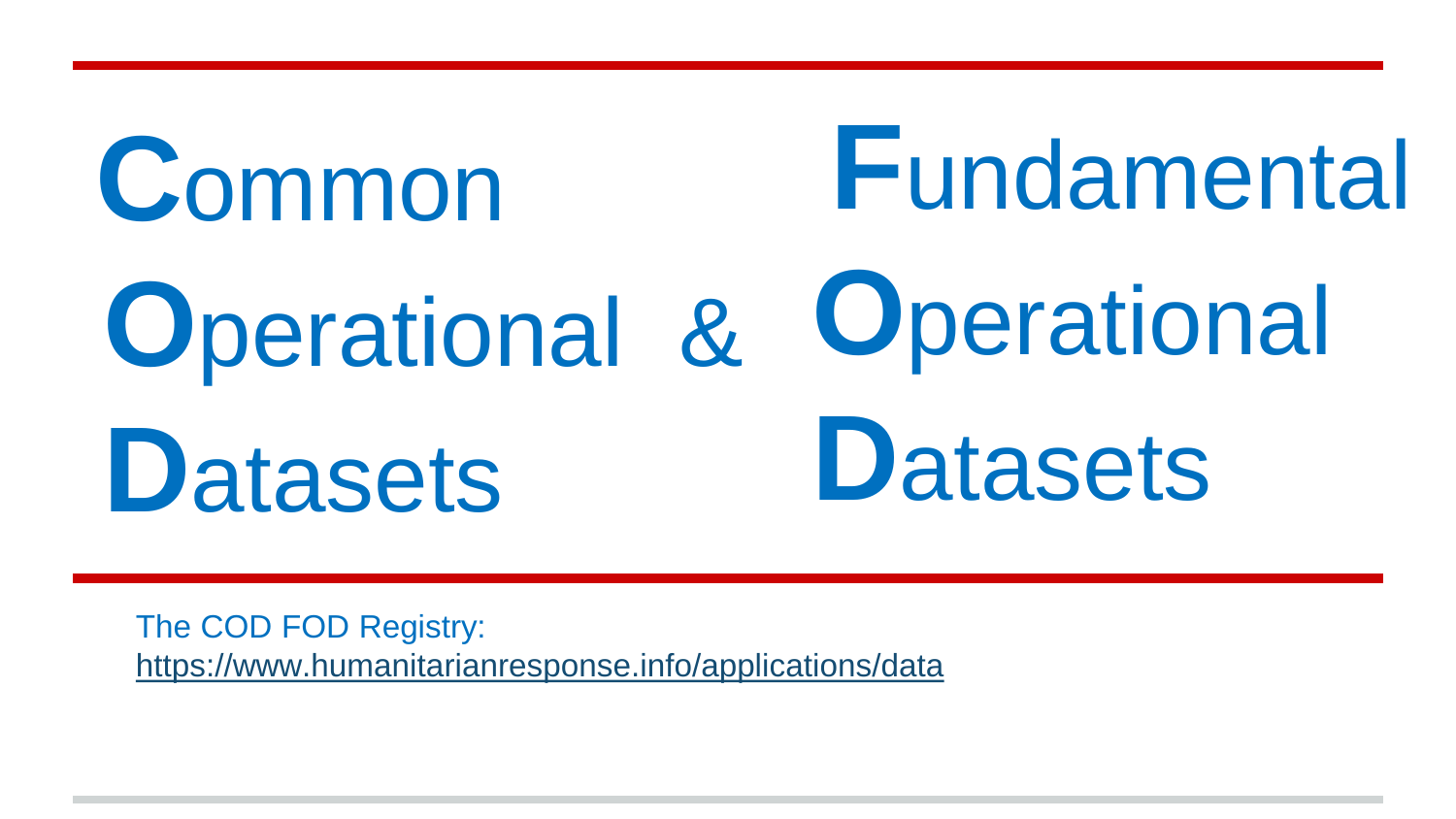## **Common Operational Datasets (COD)**

- Administrative Boundaries (level 0, 1, 2, etc.)
- Populated Places (settlements)
- Transportation Network (roads, ports, etc.)
- Hydrology (streams, water bodies, etc.)
- Hypsography (elevation models, contours)
- **Population Statistics**

COD<sub>s</sub>

**ODs** 

Humanitarian Profile (caseload)



#### Contact us: data@humanitarianresponse.info

#### **Best Available** seographic dataset for **operational** use by the humanitarian community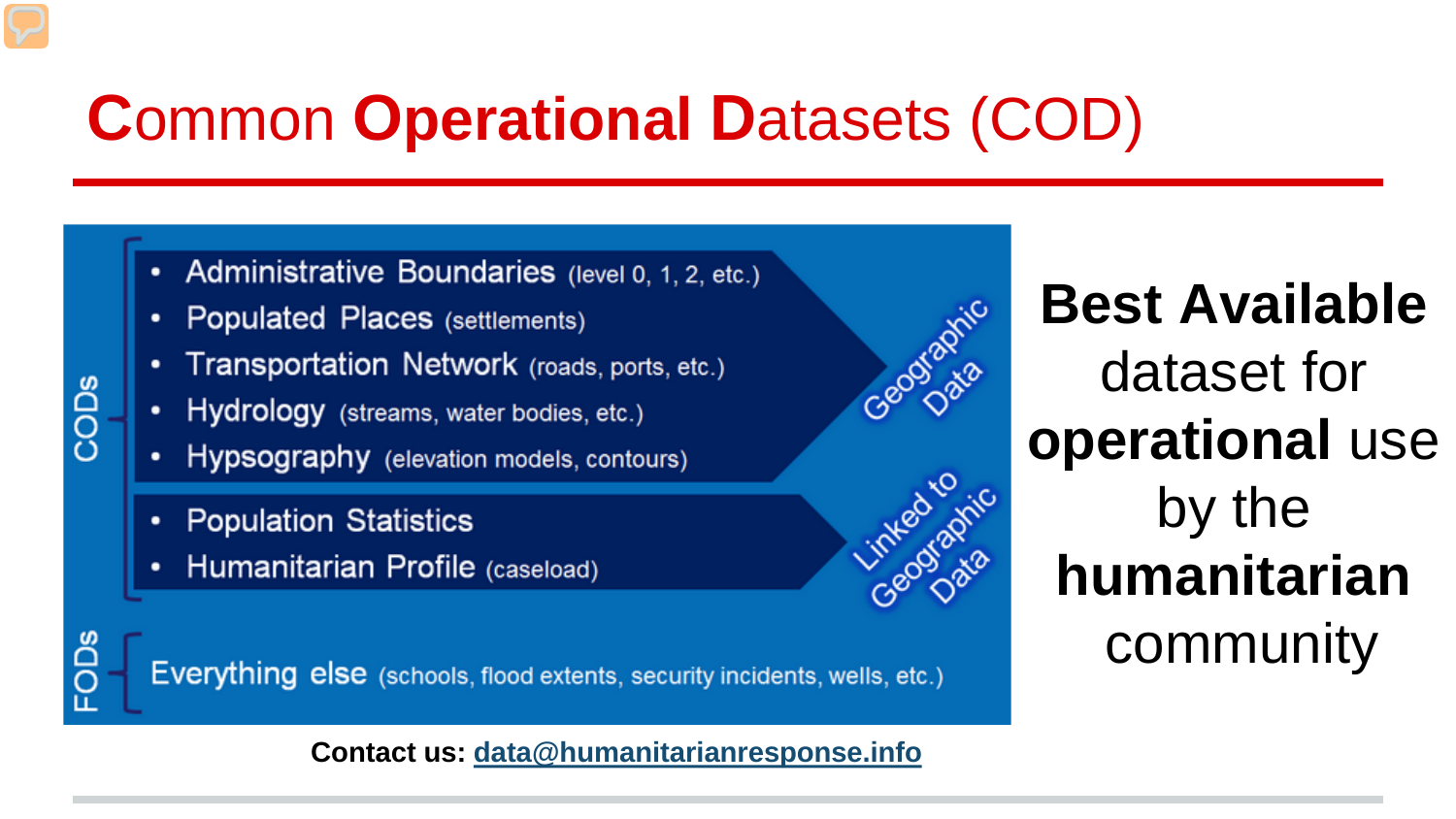### **COD creation**



UN agencies NGOs **Government** Universities V&T community Others…

Members may be data sponsors helping to identify data sources

Group agrees on COD dataset that the humanitarian community in country will use

Group cleans/processes/maintains the COD dataset

3 ways CODs are registered

- Dataset directly uploaded
- Link to data source
- Contact information provided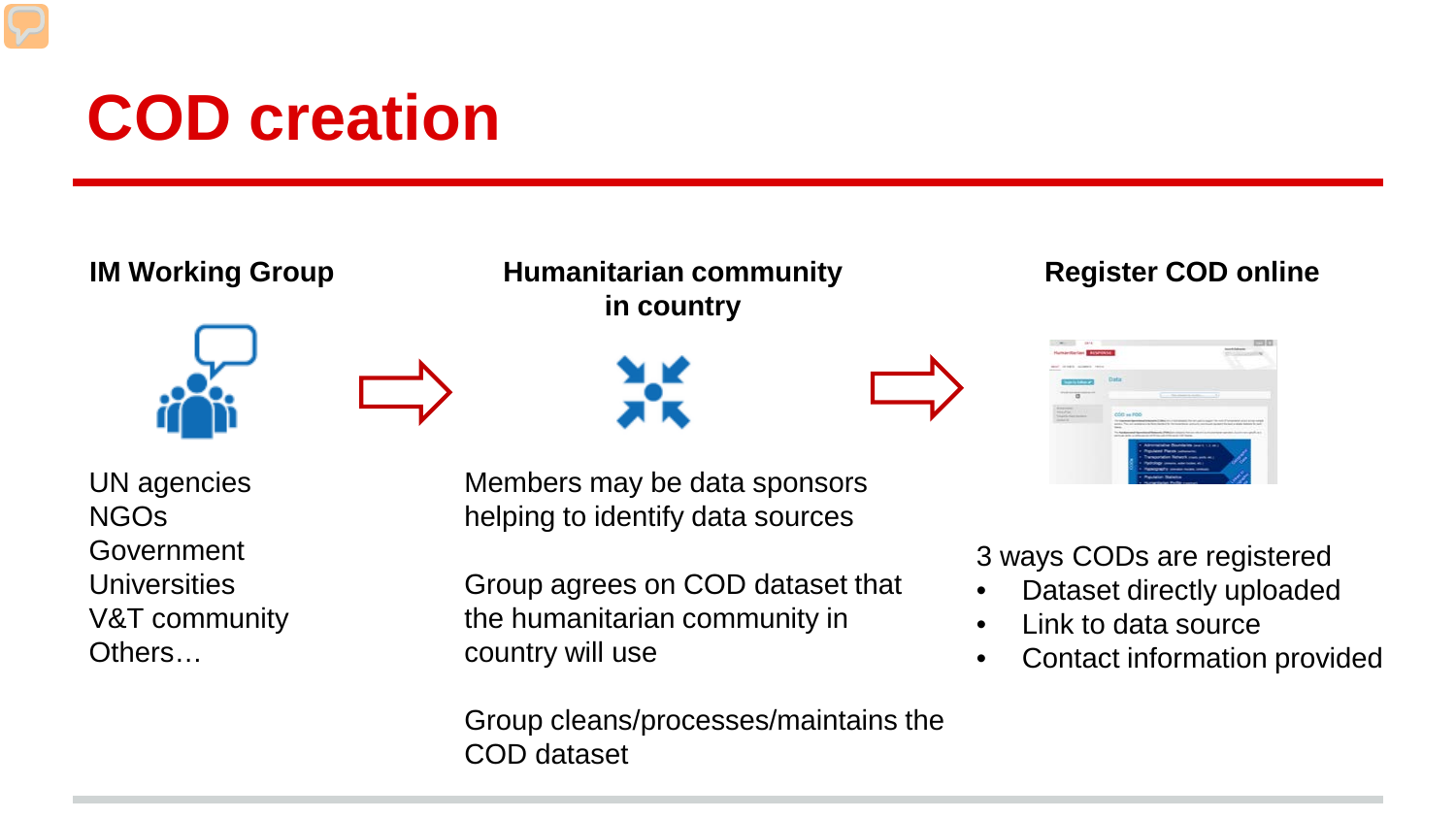### P-codes



LOCATION COSTAIN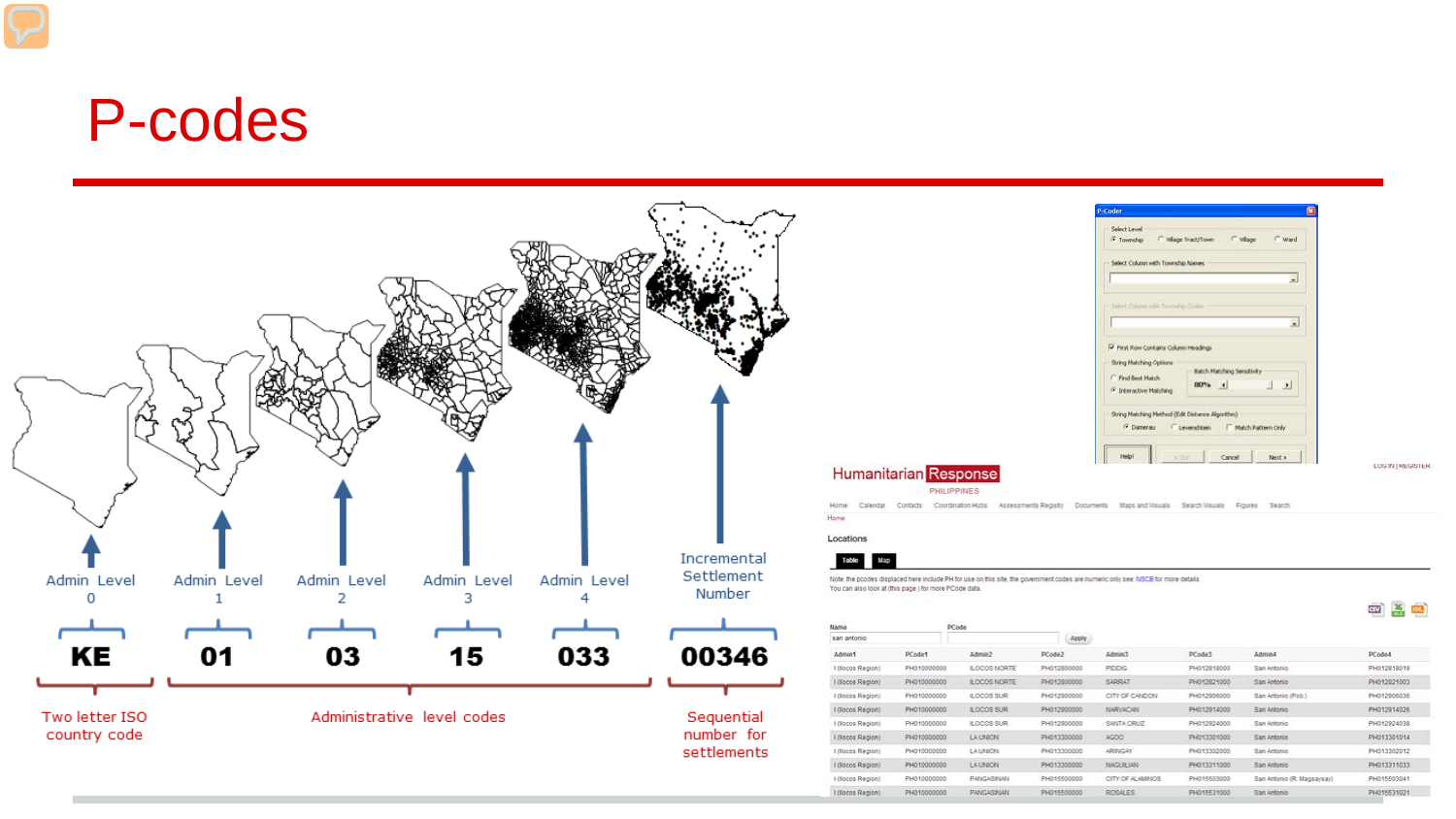### **F**undamental **Operational D**atasets (FOD)

Datasets that are relevant to a humanitarian operation

#### More specific to a particular sector or otherwise do not fit into one of the seven COD themes.

**Damage Assessments:** earthquake damage, flood damage, flood extents. **Education:** education facilities, annual statistics, adult literacy rates. **Elections:** election dates, polling station locations, voter turnout. **Food Security:** cereal, millet, and sorghum prices in main markets, phases, security outlook, population affected by food insecurity, current food security, nutrition centers, food economy zones, **Nutrition:** hot spot, malnutrition situation, global acute malnutrition, acute malnutrition, nutrition hot spots, therapeutic and supplementary feeding. **Health:** hospitals, medical clinics, health facilities, cholera treatment centers and units, health boundaries, diarrhea levels for children under 5 years, health boundaries, immunization statistics, life expectancy at birth, mortality. **Affected Persons Locations:** internally displaced people and refugee locations, displacement tracking, flood relocation camp locations, displacement tracking matrix. **Logistics:** warehouse location. **Security:** police stations, suspected hazardous areas. **Other:** parks, forests, water points, land use, water sources and points, climate, fuel stations.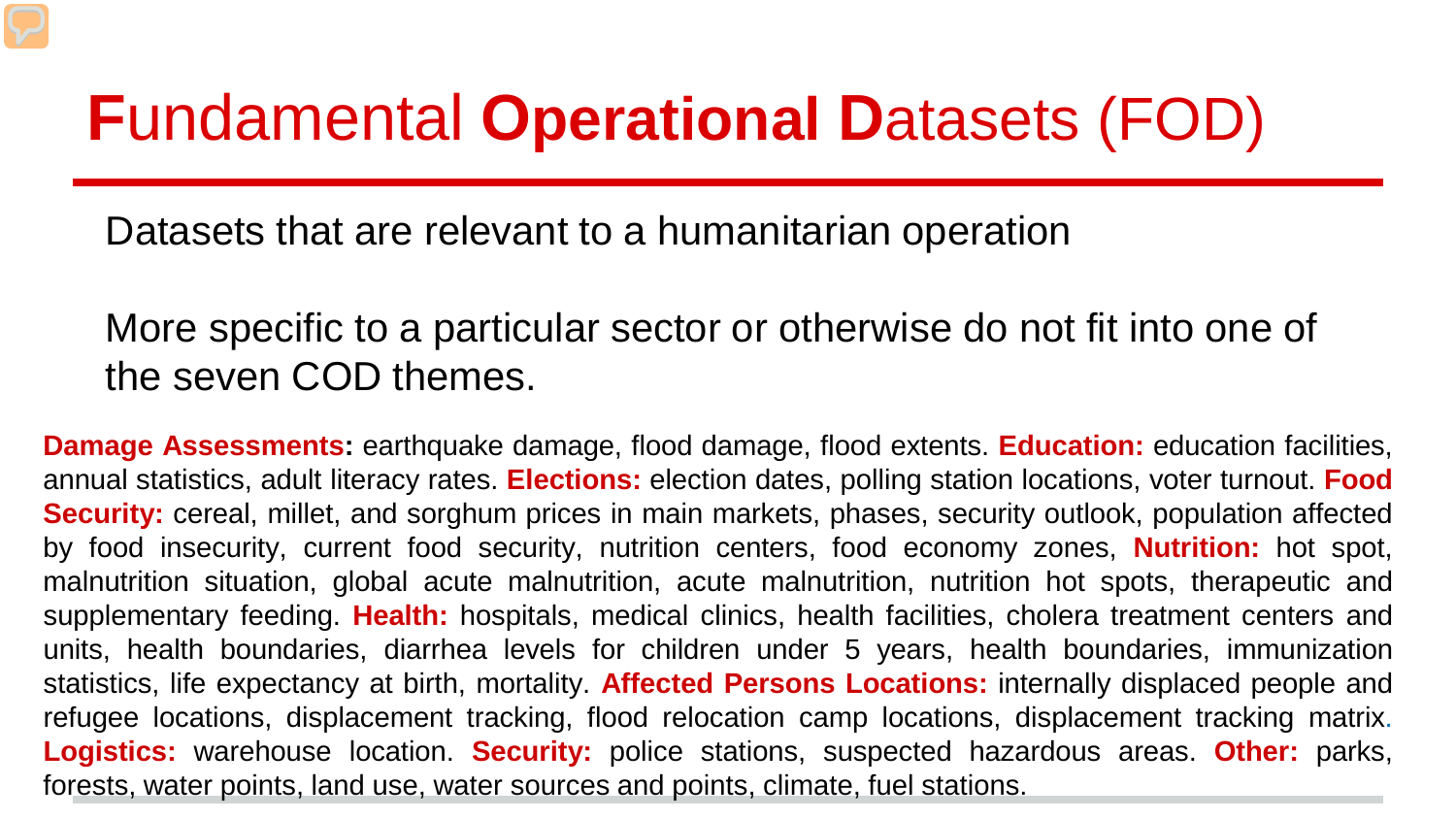### **FOD creation**

Information Management Working Group (HQ)



**Register FOD online**

| <b>Sananitarian Essential</b><br>of street benefits more               |                                                                                                                                                                                                                                                                                                                                                                                                                                          | and in factorship |
|------------------------------------------------------------------------|------------------------------------------------------------------------------------------------------------------------------------------------------------------------------------------------------------------------------------------------------------------------------------------------------------------------------------------------------------------------------------------------------------------------------------------|-------------------|
| <b>Scale Color</b><br><b>Service</b><br><b>Sculpture Production of</b> | Data<br>COD vs FOD                                                                                                                                                                                                                                                                                                                                                                                                                       | .                 |
| ---                                                                    | actual. The parameters is furth designed to the later to as<br>THE<br>The first process of the control of the process of the control of the con-<br>sing and children with a research contract.<br>. Allmounter fourtered part 11 at 1<br>. Painters Pares company<br>. Transportation National coast policies (<br>. Hudrology covers, som bides, etc.).<br>1 Parkcorat's reversion and company<br>- Postein Names<br>a Malaysiana Rufa |                   |

Information Management Working Group (country) & Regional Offices

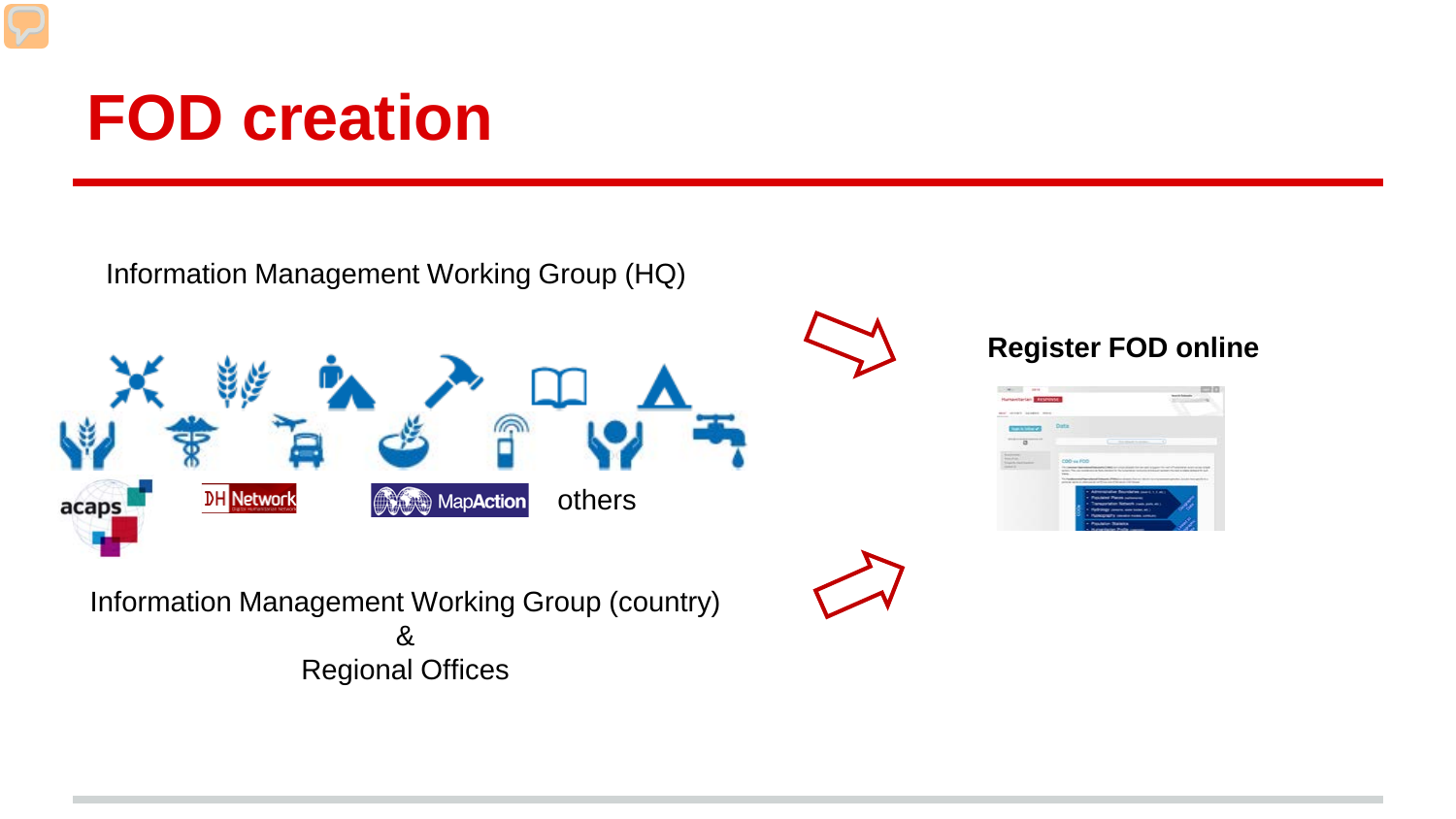| $HR -$<br><b>DATA</b>                              |                      |                                 |                                                | https://www.humanitarianresponse.info/applications/data                                                                | Log in |  |
|----------------------------------------------------|----------------------|---------------------------------|------------------------------------------------|------------------------------------------------------------------------------------------------------------------------|--------|--|
| Humanitarian                                       | <b>RESPONSE</b>      |                                 |                                                | <b>Search Datasets</b>                                                                                                 |        |  |
|                                                    |                      |                                 |                                                |                                                                                                                        | Q      |  |
|                                                    |                      |                                 |                                                |                                                                                                                        |        |  |
| <b>ABOUT</b><br>DATASETS DOCUMENTS                 | PEOPLE               |                                 |                                                |                                                                                                                        |        |  |
|                                                    |                      |                                 |                                                |                                                                                                                        |        |  |
|                                                    |                      |                                 |                                                |                                                                                                                        |        |  |
| <sup>3</sup> Filter: 72 items displayed            | LIST                 | TABLE                           |                                                |                                                                                                                        |        |  |
| Filter by locations:                               |                      |                                 |                                                |                                                                                                                        |        |  |
| Filter by dataset categories:                      | r.                   |                                 |                                                |                                                                                                                        |        |  |
| COD(18)                                            | HR                   |                                 | <b>PHILIPPINES (THE): Humanitarian Profile</b> |                                                                                                                        |        |  |
| Administrative Boundaries (5)                      |                      |                                 |                                                |                                                                                                                        |        |  |
| Admin Level 1 Boundaries (1)                       | <b>Summary</b>       |                                 |                                                |                                                                                                                        |        |  |
| Admin Level 2 Boundaries (1)                       |                      |                                 |                                                | DROMIC data by DSWD on municipalities within the 50km radius of the typhoon Haiyan/Yolanda track as of 27 January 2014 |        |  |
| Admin Level 3 Boundaries (1)                       |                      |                                 |                                                |                                                                                                                        |        |  |
| Admin Level 4 Boundaries (1)                       | <b>Dataset Date</b>  |                                 | Dataset Language(s)                            | <b>Dataset Files</b>                                                                                                   |        |  |
| Humanitarian Profile (4)                           | 27-01-2014           |                                 | English                                        | Typhoon Yolanda DSWD DROMIC Consolidated 27Jan2014.xlsx                                                                |        |  |
| Hydrology (1)                                      | <b>Dataset Types</b> |                                 | Post date                                      | <b>Instructions</b>                                                                                                    |        |  |
| Water Courses (1)                                  | Table                |                                 | 30-01-2014                                     |                                                                                                                        |        |  |
| Hypsography (1)                                    |                      |                                 |                                                |                                                                                                                        |        |  |
| Contour Lines (1)                                  | View more            |                                 |                                                |                                                                                                                        |        |  |
| Populated Places (1)                               |                      |                                 |                                                |                                                                                                                        |        |  |
| Settlements (villages, towns, cities) (1)          |                      |                                 |                                                |                                                                                                                        |        |  |
| Population Statistics (3)                          |                      |                                 |                                                |                                                                                                                        |        |  |
| Transportation Network (3)                         | HR                   | <b>PHILIPPINES (THE): Other</b> |                                                |                                                                                                                        |        |  |
| Aerodromes (airports, airfields, HLZs,<br>etc.)(1) |                      |                                 |                                                |                                                                                                                        |        |  |
| Roads (2)                                          | <b>Summary</b>       |                                 |                                                |                                                                                                                        |        |  |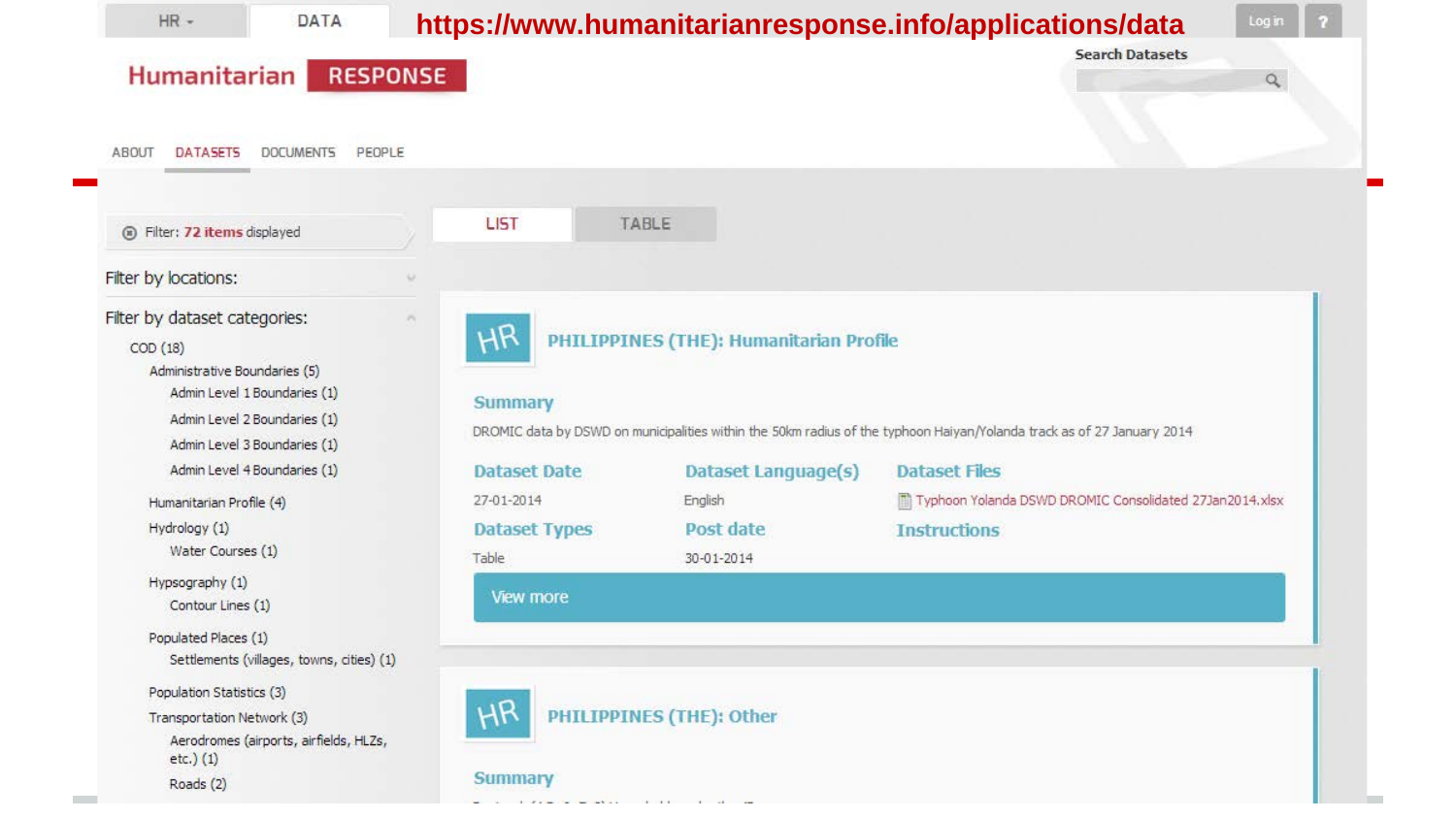## **Future**

- Registry platform upgrade
- Guidance / standard with global IM Working Group
- Continued improvements to datasets (Country and Regional offices working with data sources)
- COD Services with ITOS and field offices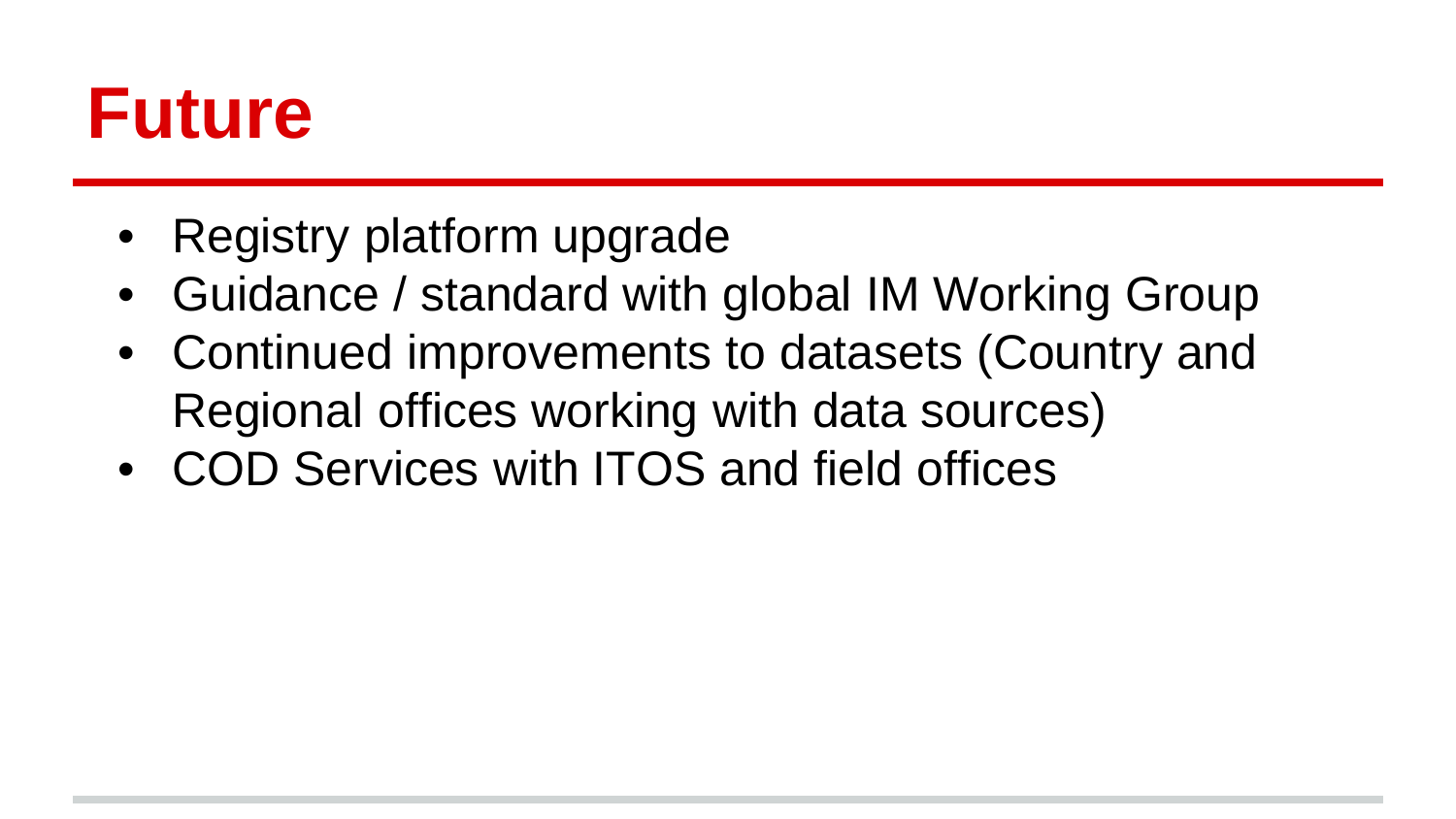## **Participate! (**[data@humanitarianresponse.info\)](mailto:data@humanitarianresponse.info)

#### Support data sharing

- Preparedness most work best done in advance!
- Let us know about datasets (global, regional, country)
- If you clean/process a dataset share it back into the system
- Let us know how you used CODs and FODs
- Use the COD Services to absorb CODs into your system

#### Provide feedback

Let us know your thoughts on datasets, metadata, and the registry

#### Support standards

• Adopt the P-codes to improve data standardization and harmonization